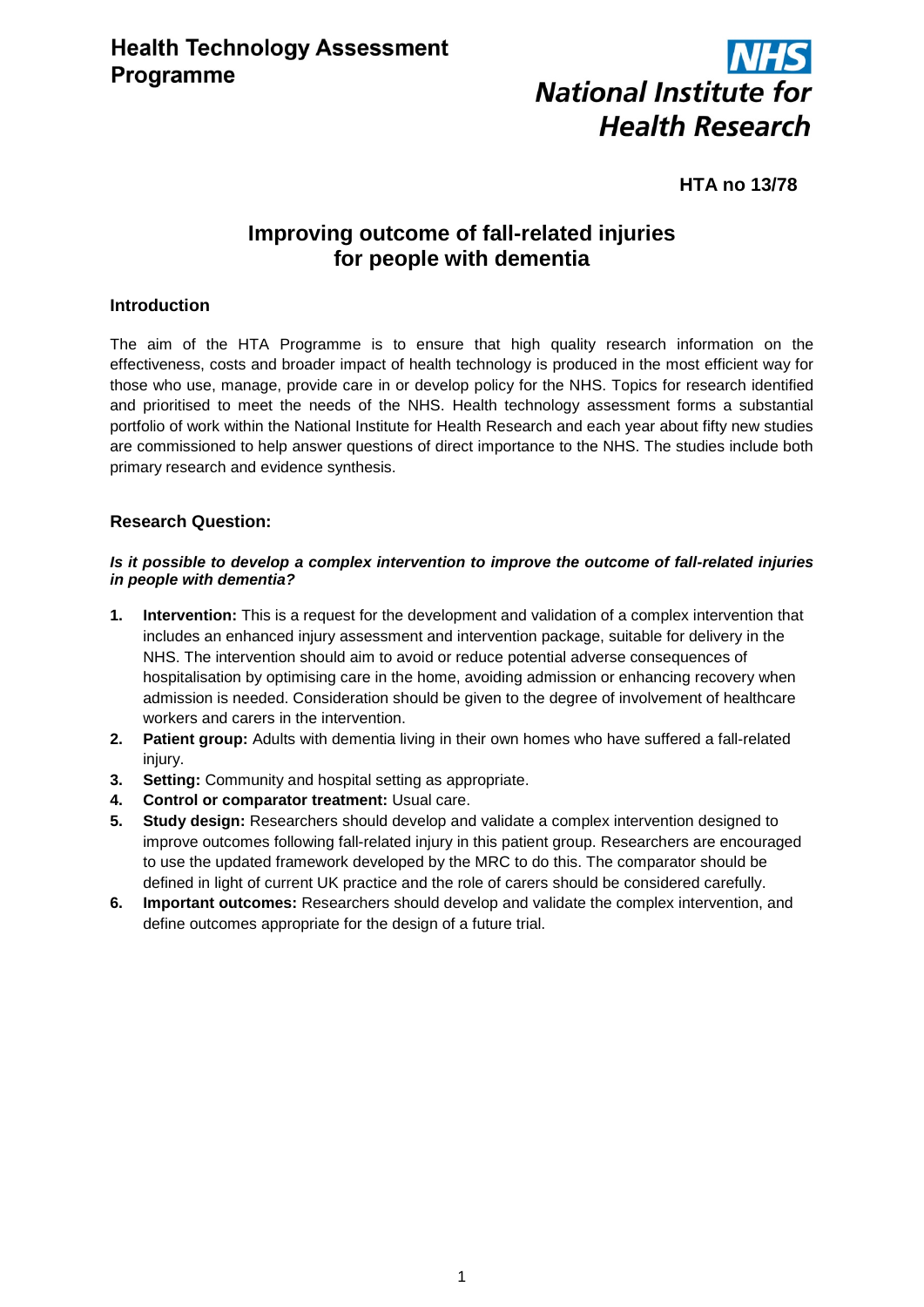#### **Background information for potential applicants:**

*Falls are a major cause of morbidity and mortality in dementia. Dementia is an independent risk*  factor for falling and people with dementia are much more likely to suffer incident falls than *elderly people without dementia. It has been suggested that after a fall, people with dementia are also more likely to be admitted to hospital, but hospital stays are recognised to have detrimental effects on people with dementia who are then unlikely to return to living in their own home.*

*When older people with dementia suffer injury, clinical assessment and establishing the patient's history may be a lot more complex due to their cognitive impairment and existing comorbidities. Risk management is difficult and further assessment will often be required. A piece of work is needed to develop a complex intervention, comprising injury assessment and an intervention package, designed to improve outcomes for people with dementia who have suffered a fallrelated injury. Such a complex intervention might reduce the need for inpatient care and therefore reduce healthcare costs, and has the potential to keep people with dementia living at home for longer and improve their quality of life. However, both the potential benefits and harms of such a complex intervention need to be considered in this frail population.*

*The decision as to whether the HTA programme will advertise for a full trial will be made after reviewing the results of this study.*

## **Notes to Applicants**

The NIHR Health Technology Assessment Programme is funded by the NIHR, with contributions from the CSO in Scotland, NISCHR in Wales, and the Public Health Agency in Northern Ireland. Researchers from Northern Ireland and Scotland for certain NICE related calls should contact NETSCC to discuss their eligibility to apply.

For many of the questions posed by the HTA Programme, a randomised controlled trial is likely to be the most appropriate method of providing an answer. However, there may be practical or ethical reasons why this might not be possible. Applicants proposing other research methods are invited to justify these choices.

Applicants are asked to:

- 1. Follow the Medical Research Council's Good Clinical Practice guidelines [\(http://www.mrc.ac.uk/Utilities/Documentrecord/index.htm?d=MRC002416\)](http://www.mrc.ac.uk/Utilities/Documentrecord/index.htm?d=MRC002416) when planning how studies, particularly RCTs, will be supervised. Further advice specific to each topic will be given by the HTA Programme at full proposal and contract stages.
- 2. Note that trials involving medicinal products must comply with "The Medicines for Human Use (Clinical Trials) Regulations 2004". In the case of such trials, the DH expects the employing institution of the chief investigator to be nominated as the sponsor. Other institutions may wish to take on this responsibility or agree co-sponsorship with the employing institution. The DH is prepared to accept the nomination of multiple sponsors. Applicants who are asked to submit a full proposal will need to obtain confirmation of a sponsor(s) to complete their application. The DH reserve the right to withdraw from funding the project if they are not satisfied with the arrangements put in place to conduct the trial.

The MHRA [\(info@mhra.gsi.gov.uk,](mailto:info@mhra.gsi.gov.uk) [http://www.mhra.gov.uk\)](http://www.mhra.gov.uk/) can provide guidance as to whether your trial would be covered by the regulations. The DH/MRC website [\(http://www.ct-toolkit.ac.uk/\)](http://www.ct-toolkit.ac.uk/) also contains the latest information about Clinical Trials regulations and a helpful FAQ page.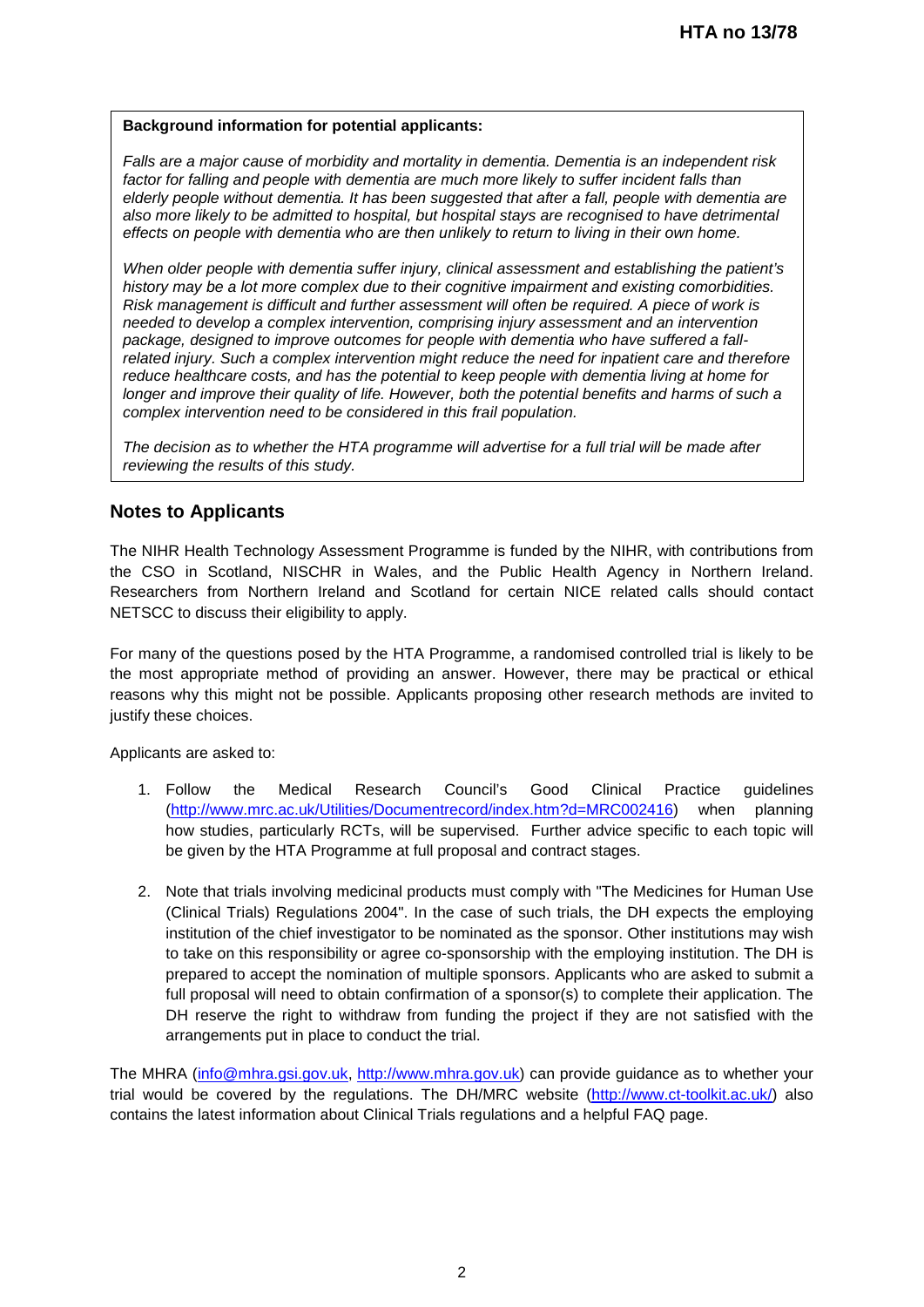In line with the government's transparency agenda, any contract resulting from this tender may be published in its entirety to the general public. Further information on the transparency agenda is at: [http://transparency.number10.gov.uk/#](http://transparency.number10.gov.uk/)

Applicants are recommended to seek advice from suitable methodological support services, at an appropriate stage in the development of their research idea and application. It is advisable to make contact at an early a stage as possible to allow sufficient time for discussion and a considered response.

#### The NIHR Research Design Service

[\(http://www.nihr.ac.uk/infrastructure/Pages/infrastructure\\_research\\_design\\_services.aspx\)](http://www.nihr.ac.uk/infrastructure/Pages/infrastructure_research_design_services.aspx) can advise on appropriate NIHR Programme choice, and developing and designing high quality research grant applications.

### **Clinical Trials Toolkit**

Researchers designing or undertaking clinical trials are encouraged to consult the Clinical Trials Toolkit [\(www.ct-toolkit.ac.uk\)](http://www.ct-toolkit.ac.uk/home). This NIHR resource is a website designed to help researchers navigate through the complex landscape of setting up and managing clinical trials in line with regulatory requirements. Although primarily aimed at those involved in publicly funded Clinical Trials of Investigational Medicinal Products (CTIMPs), the Toolkit will also benefit researchers and R&D staff working on trials in other areas, who will find useful information and guidance of relevance to the wider trials environment.

### **Research networks**

The HTA Programme expects, where appropriate, that applicants will work with the relevant research network.

### **Making an application**

If you wish to submit an outline proposal on this topic, complete the on-line application form at http://www.hta.ac.uk/funding/standardcalls/index.shtml and submit it on line by **19 December 2013**. Applications will be considered by the HTA Commissioning Board at its meeting in **March 2014**. For outline applications, if shortlisted, investigators will be given a minimum of eight weeks to submit a full proposal.

## *Applications received electronically after 1300 hours on the due date will not be considered.*

*Please see GUIDANCE ON APPLICATIONS overleaf.*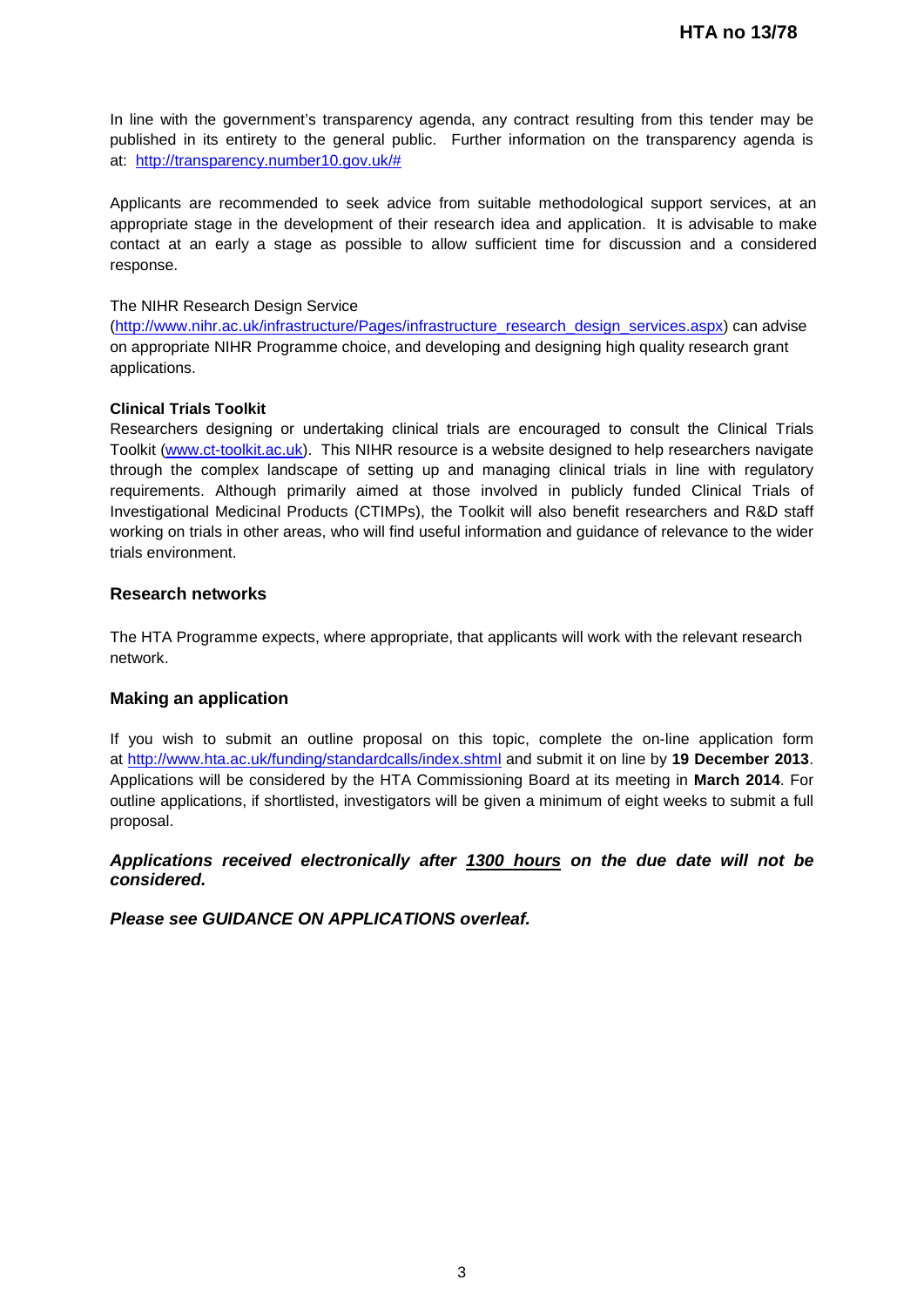# **Guidance on applications**

## **Required expertise**

HTA is a multidisciplinary enterprise. It needs to draw on the expertise and knowledge of clinicians and of those trained in health service research methodologies such as health economics, medical statistics, study design and qualitative approaches. The HTA Programme expects teams proposing randomised controlled trials to include input from an accredited clinical trials unit, or one with equivalent experience. Applicants are also expected to engage a qualified Trial Manager for appropriate projects. A commitment to team working must be shown and applicants may wish to consider a collaborative approach between several institutions.

## **Public involvement in research**

The HTA Programme recognises the benefit of increasing active involvement of members of the public in research and would like to support research projects appropriately. The HTA Programme encourages applicants to consider *how* the scientific quality, feasibility or practicality of their proposal *could* be improved by involving members of the public. Examples of how this has been done for health technology assessment projects can be found at [http://www.hta.ac.uk/PPIguidance/.](http://www.hta.ac.uk/PPIguidance/) Research teams wishing to involve members of the public should include in their application: the aims of active involvement in this project; a description of the members of the public (to be) involved; a description of the methods of involvement; and an appropriate budget. Applications that involve members of the public will not, for that reason alone, be favoured over proposals that do not but it is hoped that the involvement of members of the public will improve the quality of the application.

## **Outcomes**

Wherever possible, the results of HTA should provide information about the effectiveness and costeffectiveness of care provided in its usual clinical setting and for the diverse subjects who would be eligible for the interventions under study. The endpoints of interest will in most cases include disease specific measures, health related quality of life and costs (directly and indirectly related to patient management). Wherever possible, these measurements should be made by individuals who are unaware of the treatment allocation of the subjects they are assessing. We encourage applicants to involve users of health care in the preparation of their proposal, for instance in selecting patientoriented outcomes. Where established Core Outcomes exist they should be included amongst the list of outcomes unless there is good reason to do otherwise. Please see The COMET Initiative website at [www.comet-initiative.org](http://www.comet-initiative.org/) to identify whether Core Outcomes have been established. A period of follow up should be undertaken which is sufficient to ensure that a wider range of effects are identified other than those which are evident immediately after treatment. These factors should guide applicants in their choice of subjects, settings and measurements made.

### **Sample size**

A formal estimate should be made of the number of subjects required to show important differences in the chosen primary outcome measure. Justification of this estimate will be expected in the application.

## **Communication**

Communication of the results of research to decision makers in the NHS is central to the HTA Programme. Successful applicants will be required to submit a single final report for publication by the HTA Programme. They are also required to seek peer-reviewed publication of their results elsewhere and may also be asked to support NETSCC, HTA in further efforts to ensure that results are readily available to all relevant parties in the NHS. Where findings demonstrate continuing uncertainty, these should be highlighted as areas for further research.